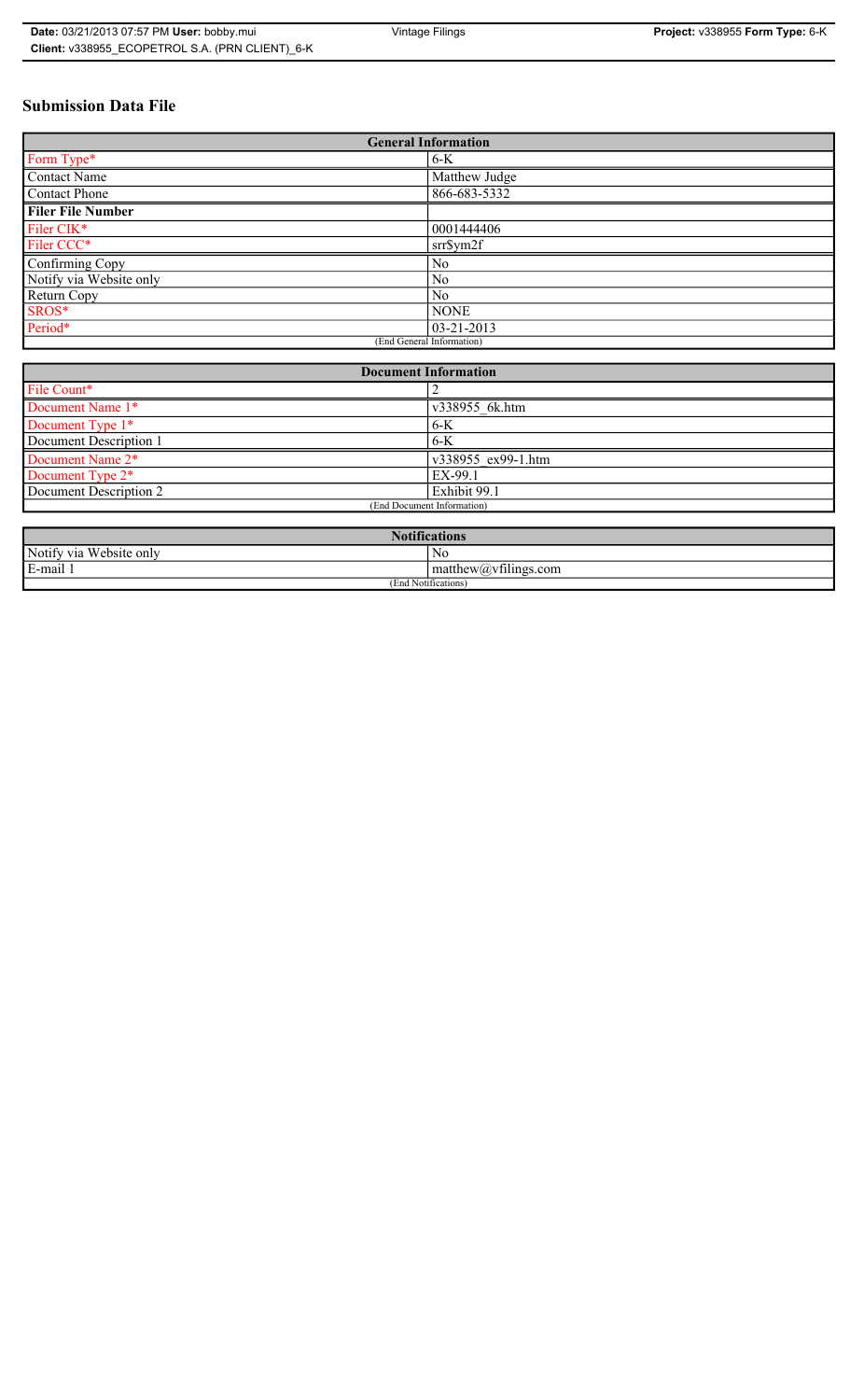# **SECURITIES AND EXCHANGE COMMISSION Washington, D.C. 20549**

# **FORM 6-K REPORT OF FOREIGN PRIVATE ISSUER PURSUANT TO RULE 13a-16 OR 15d-16 OF THE SECURITIES EXCHANGE ACT OF 1934**

March, 2013

Commission File Number: 333-153452

**ECOPETROL S.A.**

*(Exact name of registrant as specified in its Charter)*

Carrera 7 No. 37 – 69 BOGOTA – COLOMBIA

*(Address of registrant's principal executive offices)*

Indicate by check mark whether the registrant files or will file annual reports under cover Form 20-F or Form 40-F.

Form 20-F  $\boxtimes$  Form 40-F  $\Box$ 

Indicate by check mark if the registrant is submitting the Form 6-K in paper as permitted by Regulation S-T Rule 101(b)(1):

 $Yes$   $\Box$   $No$   $X$ 

Indicate by check mark if the registrant is submitting the Form 6-K in paper as permitted by Regulation S-T Rule 101(b)(7):

 $Yes$   $\Box$   $No$   $X$ 

Indicate by check mark whether by furnishing the information contained in this Form, the registrant is also thereby furnishing the information to the Commission pursuant to Rule 12g3-2(b) under the Securities Exchange Act of 1934.

 $Yes$   $\square$ 

If "Yes" is marked, indicate below the file number assigned to the registrant in connection with Rule 12g3-2(b): 82- N/A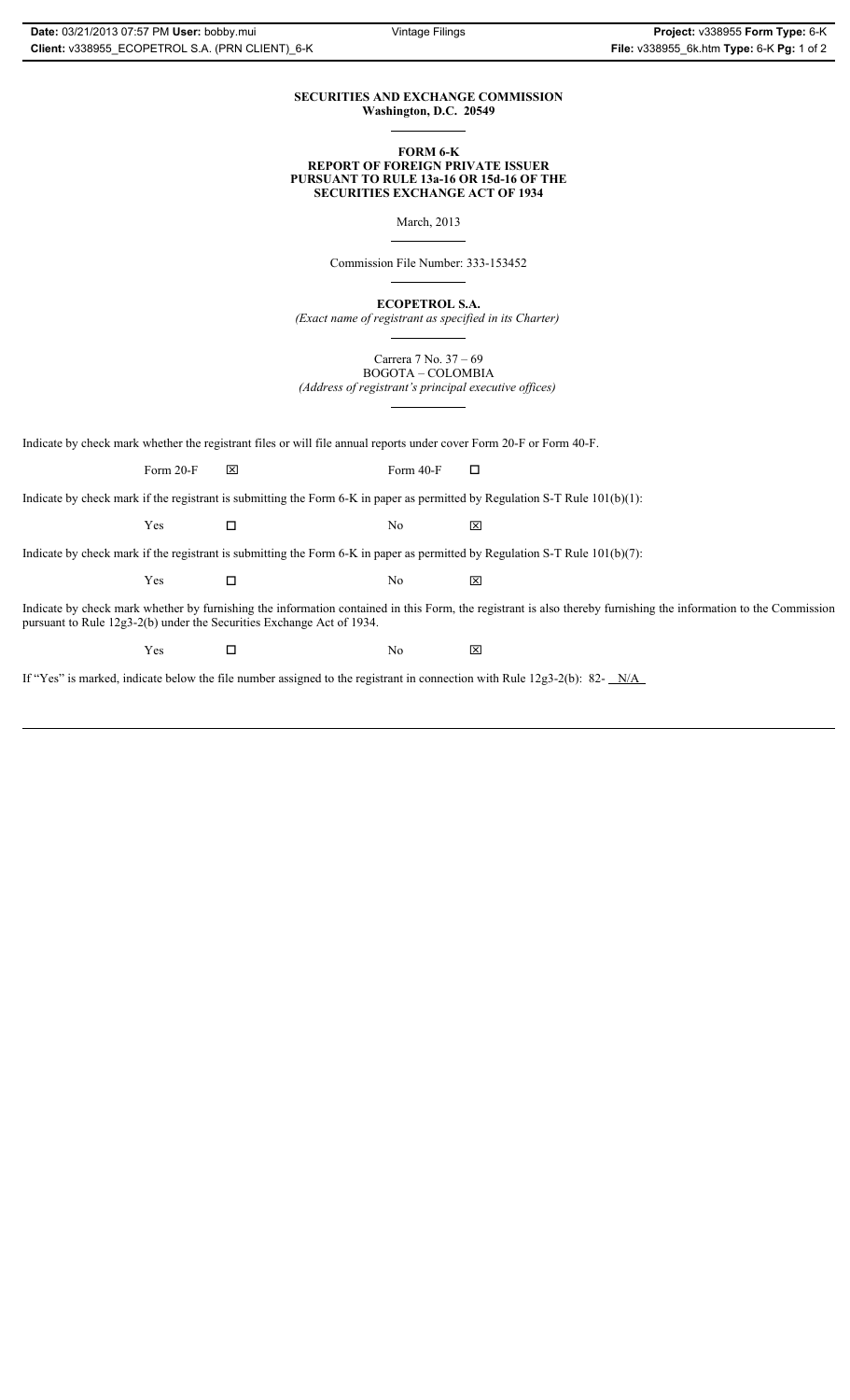# SIGNATURE

Pursuant to the requirements of the Securities Exchange Act of 1934, the Registrant has duly caused this report to be signed on its behalf by the undersigned, thereto duly authorized.

Date: March 21, 2013

Ecopetrol S.A.

By: /s/ Adriana M. Echeverri

Name: Adriana M. Echeverri Title: Chief Financial Officer